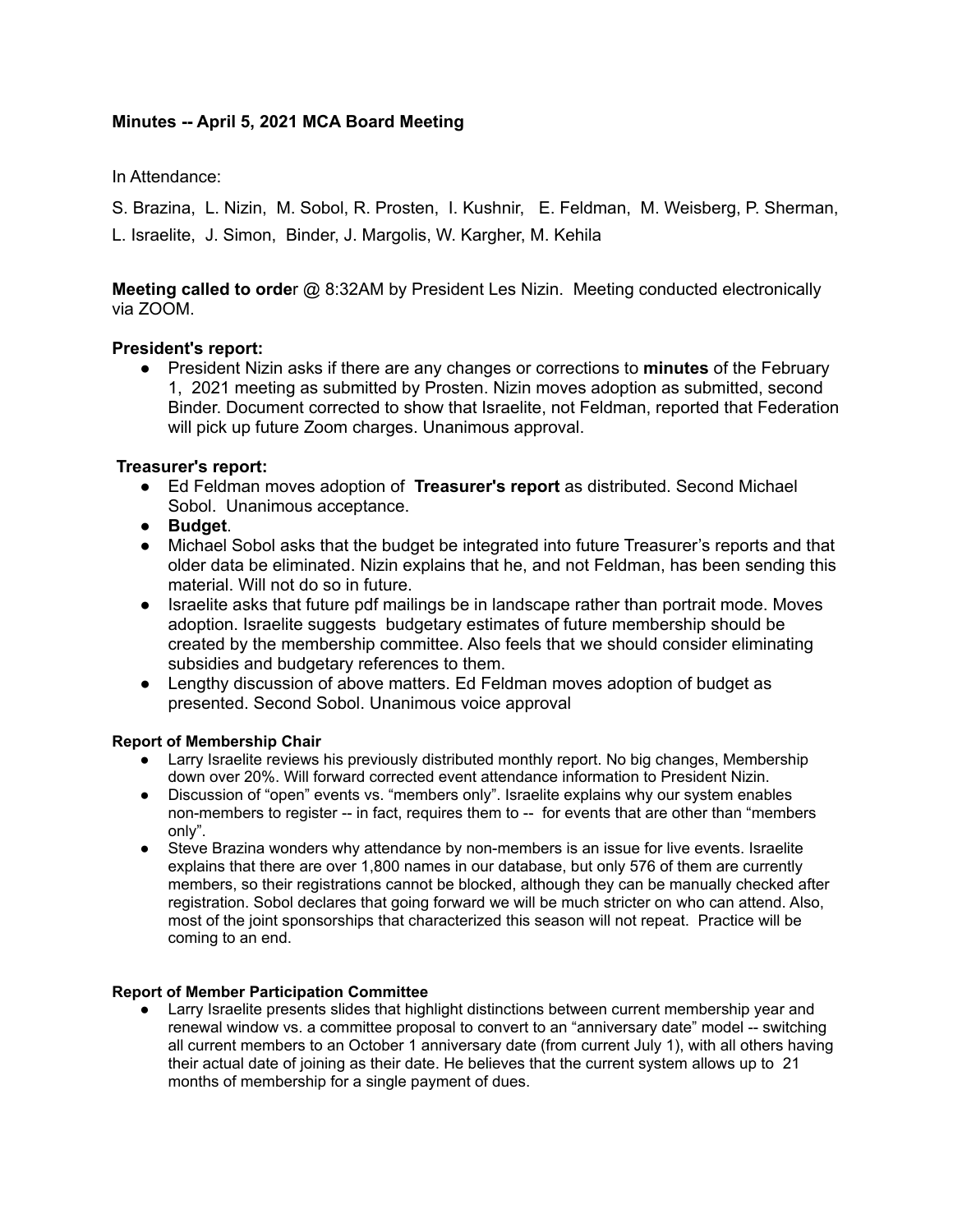- Israelite notes that this process will completely automate the system -- no human intervention. Largest problem identified so far -- we may be short of funds at the beginning of Federation fiscal year. Ira Kushnir thinks making all memberships expire simultaneously on October 1, would help activity leaders.
- President Nizin notes that we've gone to some lengths to coincide with the Federation fiscal year. Feldman suggests switching is not a problem for Federation, but could be for MCA with regard to date funds are transferred.
- Wayne Kargher wonders how event leaders (bocce, kayak, whatever) would be made aware of membership expirations. Israelite suggests that outdoor events (biking, pickleball, bocce, kayaking, etc.) are unique and should not be part of this discussion.

## Les notes there are **two formulations** before Board

**Proposition 1:** Change system to automated, with new members having date of joining as yearly renewal date -- all current members would be October 1. Moved Nizin, second Brazina. Unanimous approval by show of hands.

**Proposition 2:** Changing dates that define membership year (as per above) and how many days (30 or 60) to correct membership situation. Committee recommends October 1 and a 30 day maximum grace period. Moved Weisberg, Kushnir second. Date change passed 10-4, 30 day grace period passes unanimously.

● Sobol moves **inviting members to pay processing fees** for memberships (3% -- \$3 in this case, based on \$90 dues). Second Israelite. At Nizin's suggestion, Sobol amends motion to extend the practice to all transactions involving credit cards. Sobol withdraws motion. Original motion (membership fees only) passes 10-3.

#### **Report of Program Chair**

- Michael Sobol reports plans for **December 1 comedy night** are moving forward. Should be able to report complete plans next month.
- Planning on **live event**s after October 1.
- Proposal to start a **Great Decisions** group within MCA was discussed last month. Insufficient member interest. Will attempt again in future.
- Sobol notes *Federation Star* **ad** last two months --- was produced by Larry, Ira and Max in a way that allows us to measure response. There was zero response.
- **JFGN golf tournament** (Fed Cup, October 19, Lely) will be run by Les Nizin. Sobol moves MCA give \$1,000 to the event. Proceeds will be used to send needy children to summer camp. Sponsorship gets us flag signage at a hole/tee box, placement in a *Fed Star* ad and 2 golfers. Second Nizin. Unanimous approval.

## **Report of Doc Film & Luncheon Committee**

- **MCA film collection** will be donated to Federation library.
- **Doc film** being shown at this time has 223 registrants.
- **Next lunch speaker is retired FBI agent**, He does not want to entertain any discussion of "politics" Les Nizin suggests including **"Innocence Project"** in future luncheon plans, but likely speakers live in Ireland. Brazina will pursue concept with the involved MCA member.

#### **Report of Publicity Chair**

Jeff Margolis notes that material for **May** *Federation Star* is due immediately.

- **President's report (resumed)**
- No change in **Federation policy on live events**. Committee is "working on it", but "no change" as of now.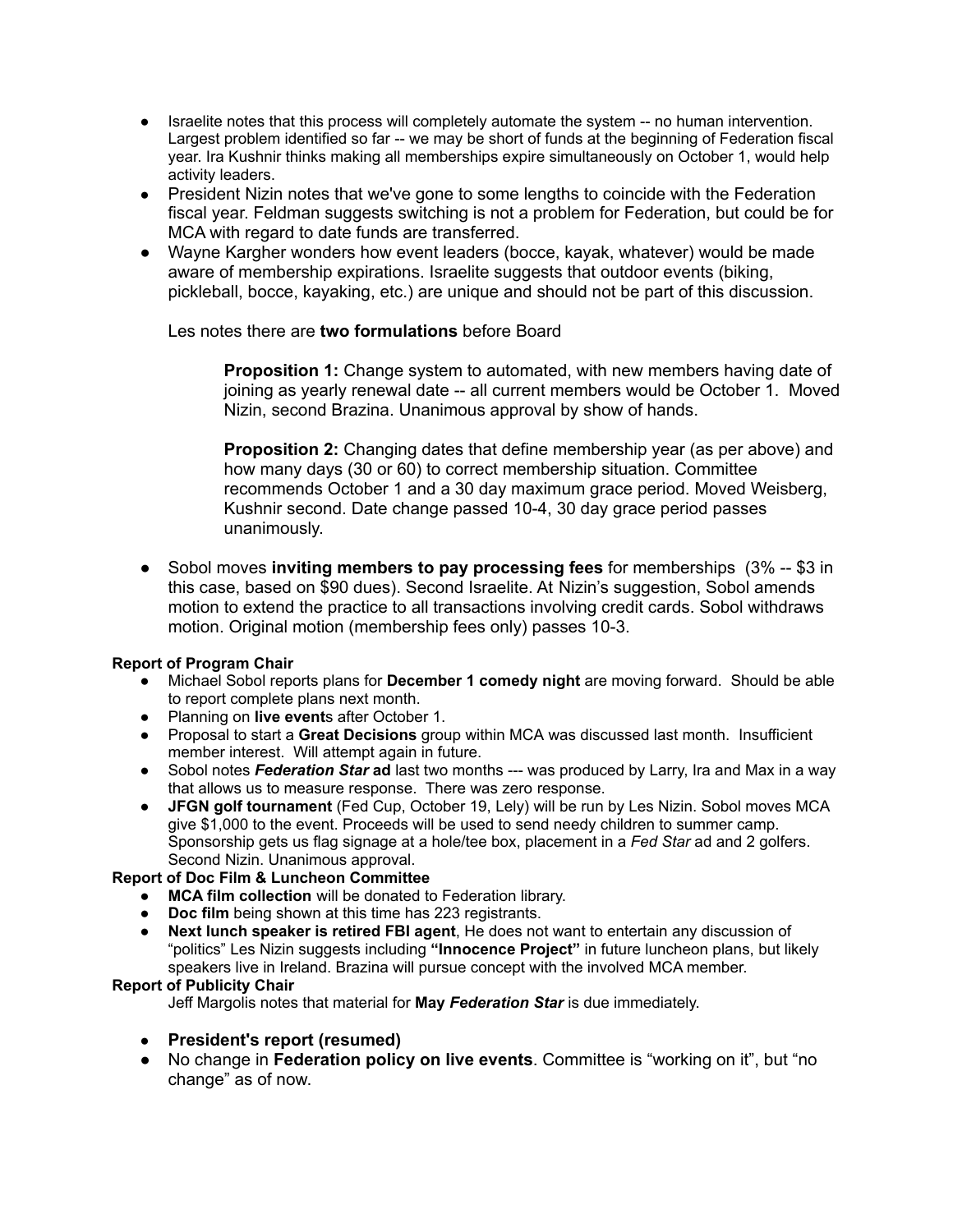Les notes that by-laws material was sent out very late due to circumstances beyond his control. Issues surrounding **membership year and renewal dates** have been discussed at length and resolved earlier today.

*(Full disclosure --- the following issues were raised by the Secretary (me) in my role as a concerned board member. I've attempted to convey the issues raised and responses thereto in as limited and impartial a way as I could. YMMV)*

**Discussion of Article 2** -- disqualifying potential members. Committee withdraws proposal.

Prosten asks that after this discussion, a new proposed document be distributed so that we all know what we are discussing going forward. President says that will be the case.

**Discussion of Article 2.3** "promulgated" vs. implemented

Discussion of **# of officers** to be elected -- Israelite explains that "given the roles they play and importance of these people, given their jobs and positions" "the membership has the right to choose these people". Feldman notes that the elected officers will have no more power or decision making authority than any other board member.

**Removing V-P (presently 1st V-P) from election process and members**. Under the proposed configuration, although the board is supposed to make all decisions and there is no "Executive Board", only a subset of the Board would choose the 1st V-P and potential President. Binder feels our election is not really an election (no multiple candidates), so it's not that important. Israelite maintains that the elected officers are best able to choose who should hold this position -- but not other positions.

**Board Approval of New Board Members** is the Board being asked to pass judgement on itself?

**Election of Officers Article 3.4 --** add "in an election year" to clarify role of nominating committee at March & April membership meetings.

**Paragraph 3.5 --** Term limits. Should be clarified. People can change titles/offices without changing "Roles". I was acting in the role of Secretary for a year before I was elected. When did my 4 year clock start? Are we saying that altering a person's title --- but not what he does (his "role") starts a new term limit clock?

**Article 3.6 --** in board votes on malfeasance ⅔ of what # is required? The full board? ⅔ of those in the room?

**Article 4.2 --** filling board vacancies (and officer vacancies) with board members/ General members ?

**Article 5.4 --** a simple majority shall constitute a quorum. Is that 7? Why not specify?

**Article 5.5** -- President shall present all matters requiring discussion and a vote -- what is getting carved out? Les would rather identify what does not require discussion and voting.

**Article 7.2** --- 3rd paragraph. Change raised to altered/adjusted ? Larry Israelite says the date also needs to be changed to conform to membership renewal scheme changed earlier today.